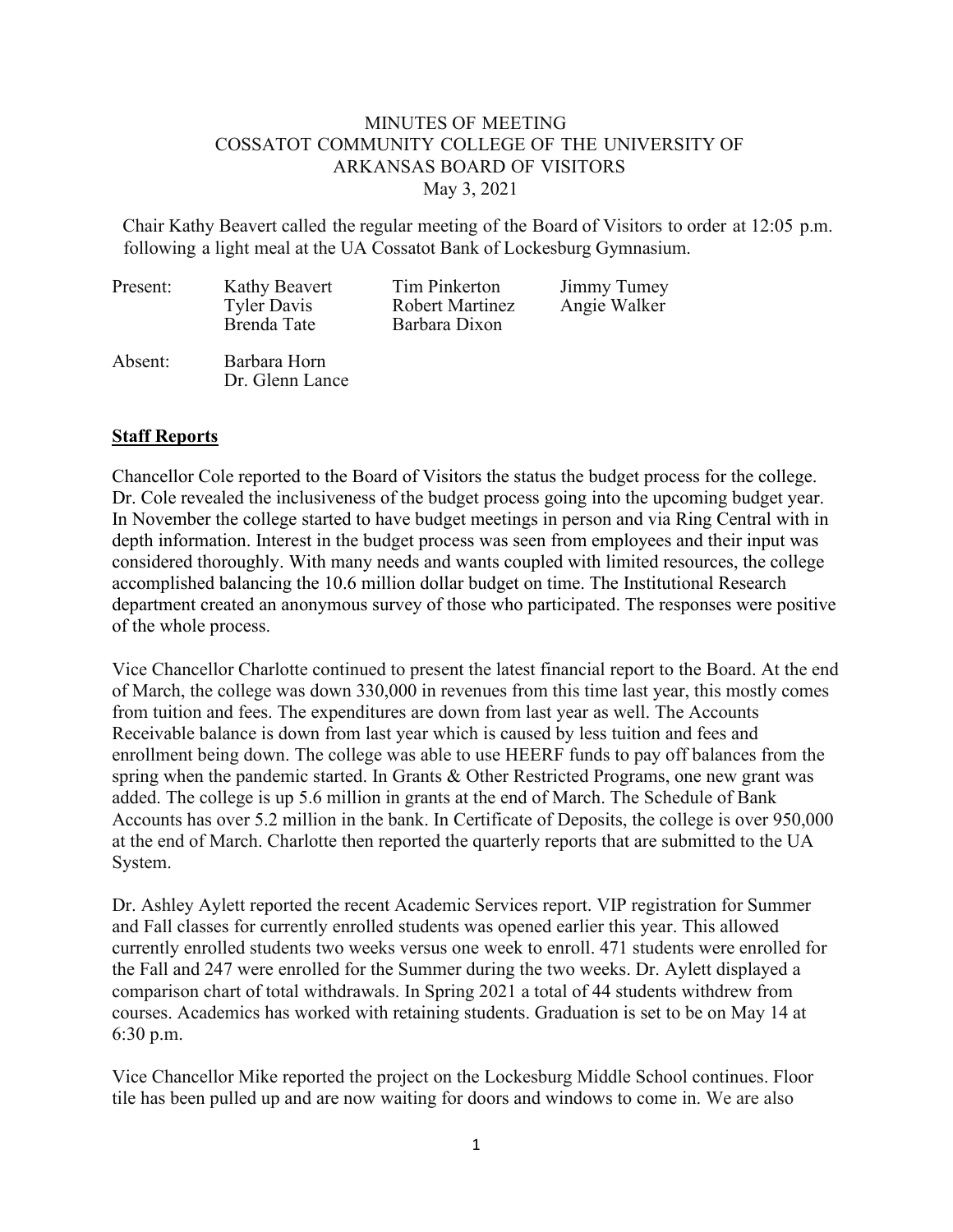waiting for drawings for electrical and HVAC from our architects. Mike previously mentioned the renovations at the Nashville ERC. It is 90% ready to go and are currently waiting on furniture to come in. We have received quotes from a couple contractors to reseal our parking lots on all campuses. Mike commented many of the classrooms now have individual desks to properly practice social distancing. Steve brought up the Murfreesboro property. The property has been listed for sale due to the upkeep getting more expensive and the use declining. It was appraised at 132,000, the college has received an offer and will move forward with selling the property.

## **Action Items:**

**No.1Approve the Minutes of March 1, 2021, Board of Visitors Meeting.** Tim Pinkerton motioned for passage and Barbara Dixon seconded the motion. The motion passed with a vote of 8-0.

**No. 2 Approve Board of Visitors Meeting Schedule for 2021-2022.** Robert Martinez motioned for approval. Tim Pinkerton seconded the motion. The motion passed with a vote of 8-0.

**No. 3 Review Operating Budget for 2021-2022.** Jimmy Tumey motioned for passage and Brenda Tate seconded the motion. The motion passed by a vote of 8-0.

**No. 4 Review Tuition and Fees for 2021-2022.** Robert Martinez motioned for passage and Barbara Dixon seconded the motion. The motion passed by a vote of 8-0.

**No. 5 Review Career Service Awards for 2021-2022.** Jimmy Tumey motioned for passage and Tim Pinkerton seconded the motion. The motion passed with a vote of 8-0.

No. 6 Review Salaries for 2021-2022. Robert Martinez motioned for approval and Barbara Dixon made the second. The motion passed by a vote of 8-0.

**No. 7 Review Revised College Policy 210: Chancellor Cabinet.** Jimmy Tumey motioned for approval, and Tim Pinkerton made the second. The vote was 8-0.

**No. 8 Review Revised College Policy 405: Grants and Contracts Personnel.** Robert Martinez made the motion for approval. With a second from Jimmy Tumey, the motion passed with a vote of 8-0.

**No. 9 Review Revised College Policy 533: Academic Probation & Suspension.** Brenda Tate made the motion for approval and Jimmy Tumey made the second. The motion passed 8-0.